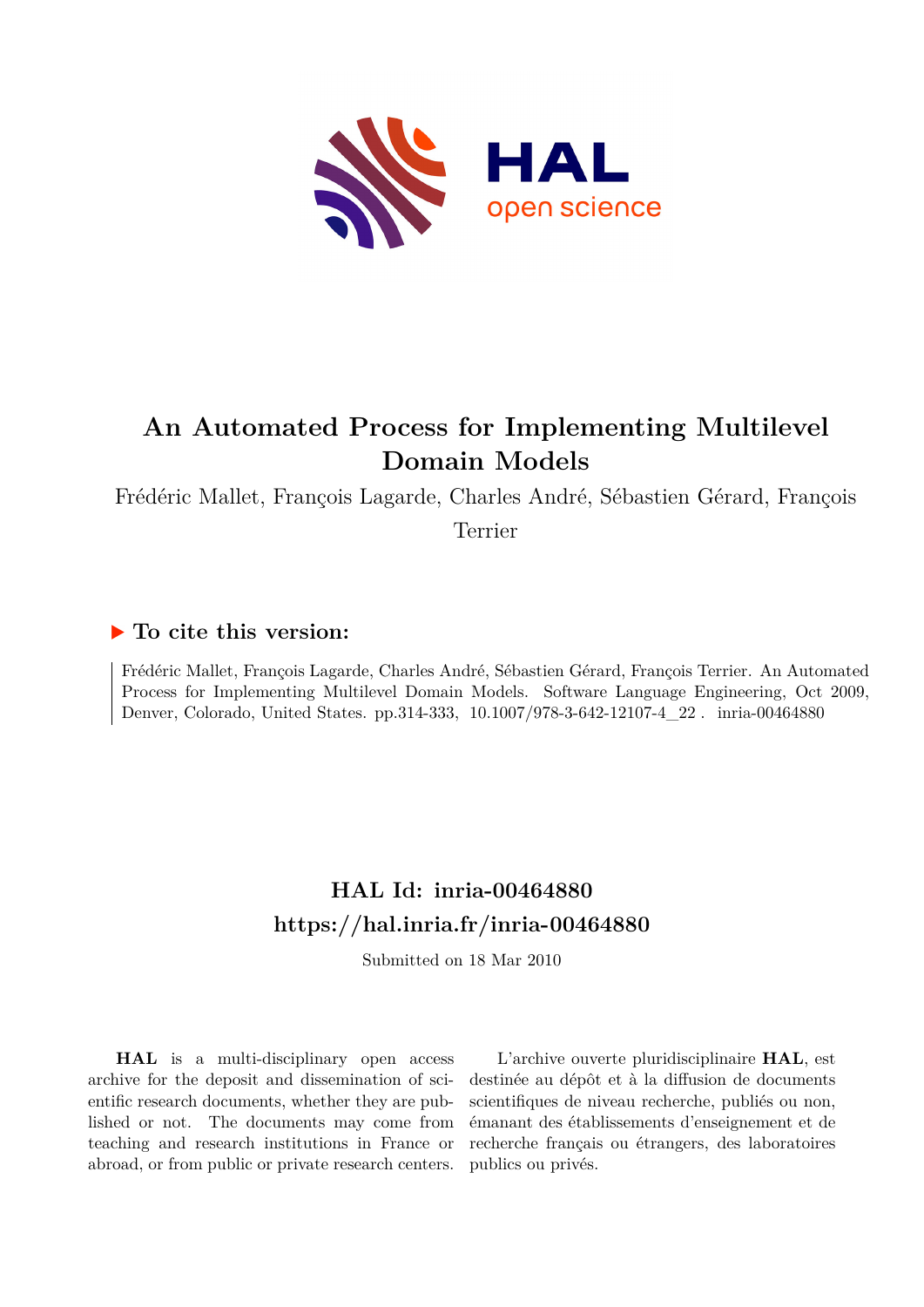# An automated process for implementing multilevel domain models

Frédéric Mallet<sup>1</sup>, François Lagarde<sup>2</sup>, Charles André<sup>1</sup>, Sébastien Gérard<sup>3</sup>, and François Terrier<sup>3</sup>

<sup>1</sup> Université de Nice Sophia Antipolis, INRIA Sophia Antipolis Méditerranée, 06902 Sophia Antipolis, France fmallet@sophia.inria.fr, candre@sophia.inria.fr <sup>2</sup> SAGEM R&D, 178 rue de Paris 91344 MASSY cedex, France francois.lagarde@sagem.com <sup>3</sup> CEA LIST, Laboratoire d'Ingénierie dirigée par les modèles pour les Systèmes Embarqués, Point Courrier 94, Gif-sur-Yvette, F-91191 France sebastien.gerard@cea.com, francois.terrier@cea.com

Abstract. Building a UML profile is tedious and error-prone. There is no precise methodology to guide the process. Best practices recommend gathering concepts in a technology-independent domain view before implementation. Still, the adequacy of the implementation should be verified. This paper proposes to transform automatically a domain model into a profile-based implementation. To reduce *accidental complexity* in the domain model and fully benefit from advanced profiling features in the generated profile, our process relies on the *multilevel paradigm*. The value of this paradigm for the definition of UML profiles is assessed and applied to a subset of the MARTE time model.

The original publication is available at www.springerlink.com

## 1 Introduction

When building a software system, the Model Driven Architecture (MDA) recommends starting by the definition of a platform-independent model (PIM), often referred to as a domain model or a business model. A model independent of the implementation technology enables not only the choice of another technology but also an easier interaction with business experts who are not necessarily familiar with the technology. However, when the domain model departs too much from the technology used, then the actual implementation becomes an issue. The correctness of the implementation with respect to the specification must be verified.

The Unified Modeling Language (UML)  $[1]$  together with its extensions like SysML [2, 3] are often chosen to build the domain model, and sometimes also the implementation itself. This is probably due to the large variety of aspects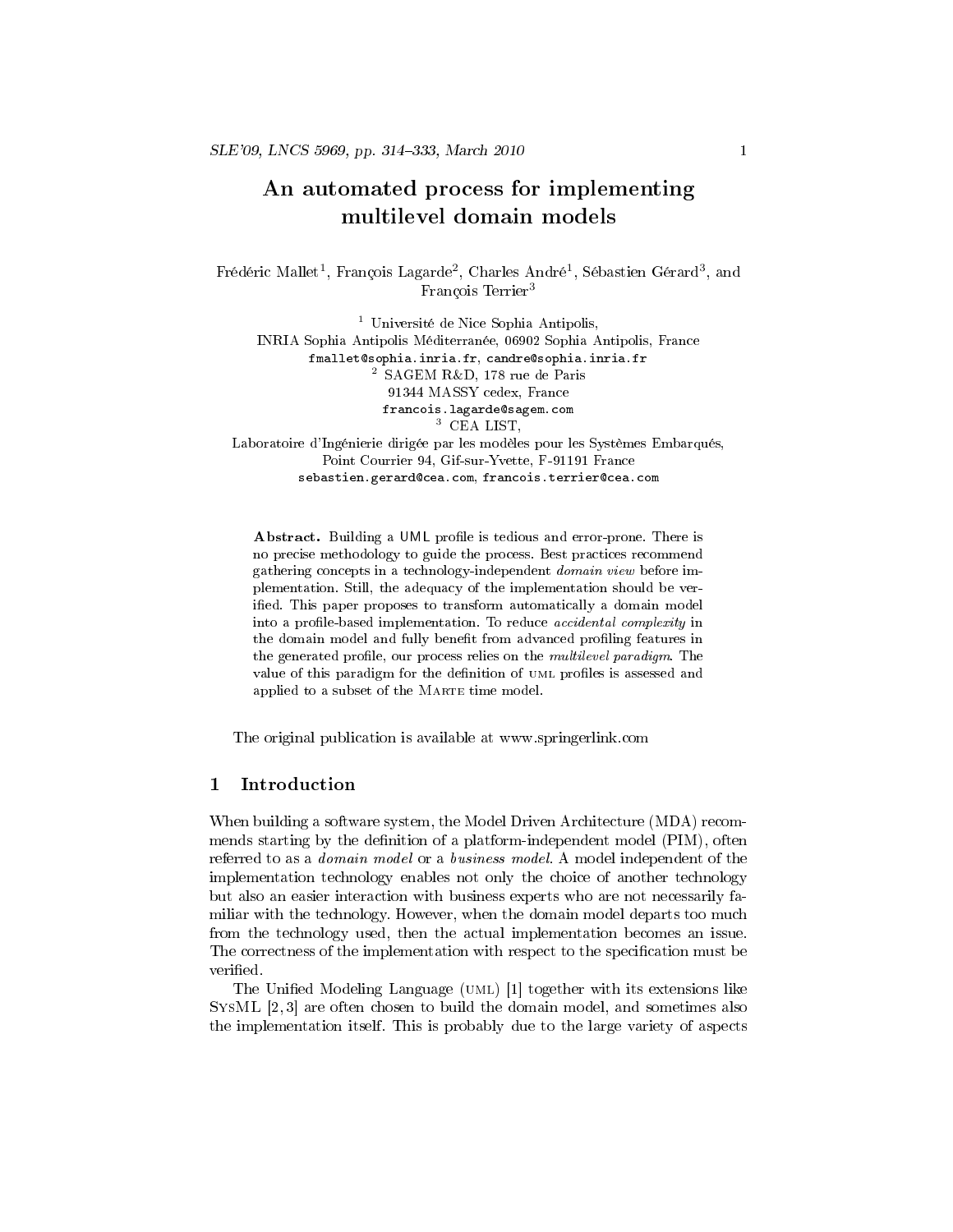it covers, from the specification to implementation and deployment. It offers modeling elements to specify both functional/behavioral and structural aspects.

Nevertheless, a good language for modeling domains must provide adequate primitives, expressive enough to cover all aspects of the targeted domain without altering the concepts or adding complexity. Unfortunately, like most objectoriented languages, the uml relies on the classical two-level class/object paradigm. This is sometimes [4, 5] deemed as a major impediment when the domain under consideration intrinsically contains more than two modeling levels. Examples of object-oriented languages that refuse to be confined within these two levels include prototypes [6, 7] and examplars [8]. Such languages usually also renounce strong typing and rely on mere constraints to ensure subtyping relations.

This work definitely follows a strong typing approach. Instead of evading the liability to the class/object paradigm by considering everything as an untyped object (as prototype-based approaches do), it rather considers the clabject-based approach proposed by the multilevel modeling community. Two implementations of the multilevel paradigm already exist. One for the programming language Java [9] and one in the metamodeling community Nivel [10] that comes with a formal semantics. Discussions about the possibility to extend the uml metamodel to tackle multilevel features are on-going but no lightweight extension has been considered until now, to the best of our knowledge. Therefore, we propose to build a UML profile for multilevel modeling and we investigate how such a profile could be used to bridge the gap between the domain model and its actual implementation. More specifically, we propose an automated process to generate an implementation from the domain model annotated with the multilevel information.

The proposed automated process is illustrated on a subset of the UML profile for Modeling and Analysis of Real-Time and Embedded systems (Marte) [11], recently adopted by the Object Management Group (OMG). The discussion focuses on Marte time model that aims at extending the mainly untimed uml with precise and advanced time modeling features. This part of MARTE intrinsically covers several modeling levels. The lack of multilevel mechanisms in the uml has prevented the capture of such information within Marte domain view, resulting in the use some unusual workarounds that makes it difficult to establish that the implementation correctly represents the domain. The same workarounds have been applied in several parts of Marte and are worth to be considered more systematically in forthcoming UML profiles. Such a systematic usage can be straightforward provided that the multiple levels underlying the domain are explicitly identified. Making explicit all the levels reduces the accidental complexity and put into light the design choices.

More generally, we plead for the systematic use of automatic transformations from the domain model to the implementation. This is traditionally the case in the community of the domain-specific modeling (DSM) and unfortunately seldom the case in the profiling community. Apart from allowing the reuse of the domain model for other targeted implementation, the use of automatic transformations also facilitates the comparison of different approaches. Comparison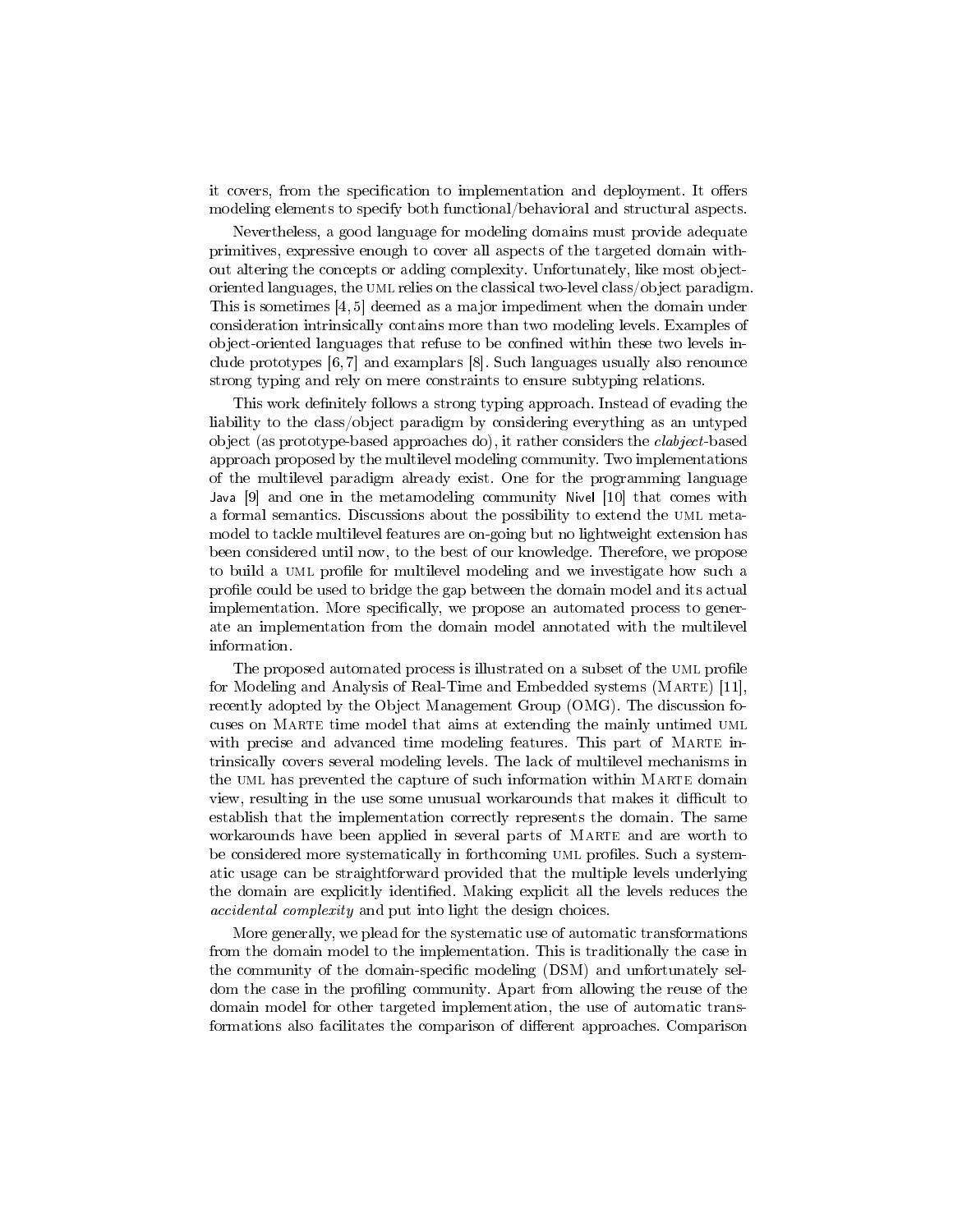would require the definition of metrics (not addressed here) and metrics are difficult to apply consistently in manual processes. Furthermore, an automatic process makes explicit designer choices, which is a necessary base for argumentation and for establishing a strong connection between the domain model and the implementation. Finally, it opens the path to advanced transformation techniques like model weaving, which is critical when so many profiles offer such a high level of redundancy or contradiction. The profiling community would really benefit from advanced composition mechanisms. This contribution is a small step to address such an ambitious plan.

Section 2 recalls the basic mechanisms involved when using the multilevel modeling paradigm. Section 3 introduces a subset of the MARTE time model and emphasizes on the aspects related to multilevel modeling. A new partial domain model with deep characterization is then proposed. Section 4 proposes a new um profile for multilevel modeling. This profile is then applied to generate a new implementation of the MARTE time model. The generated profile is compared to the one adopted by the OMG.

## 2 Multilevel modeling

Most<sup>4</sup> object-oriented languages abstract away common properties for a given set of objects inside a common structure: a class. For instance, when developing a system for a firm that manufactures personal digital assistants (PDA), a class PDA is created. This class gathers all the properties of PDAs relevant for the application to be designed. For instance, PDA properties are its brand and the screen size (see Figure 1a). The dependencies (dashed arrows) between classes and instances stand for an instantiation relationship. Since this is the only usage of dependency in this figure, the annotation «instanceOf» is omitted. The question marks are not part of the UML specification, they only indicate weaknesses of the proposed solution or shows what the intent of the designer is. The properties next to the question mark is either not conformant or not satisfactory.

In this kind of example and almost always when building a domain model for products, higher level properties related and specific to the brand are required. For instance, some PDA, e.g., those from HTC, may have a kind (Touch, Shift, and Cruise). Some others,  $e.g.,$  those from ASUS, may have another classification or none at all. Anyway, this information of type HTCkind is not relevant for PDA built by Asus. With such a simple model, if an attribute kind is added to class PDA, this attribute cannot have a valid value for PDAs whose brand is Asus.

An alternative solution is to make different classifications for different brands using inheritance (see Fig. 1 b & c). Using inheritance in such cases is often not satisfactory. All PDAs have a brand; the first solution is then to add an attribute to abstract class PDA (see Fig. 1b). Such a solution requires additional constraints (see curly brackets) to ensure that brand " $HTC$ " is used consistently in all instances of class PDA HTC. Moreover, the memory is not very well used

<sup>4</sup> Some object-oriented languages do not rely on classes but rely on examplars or prototypes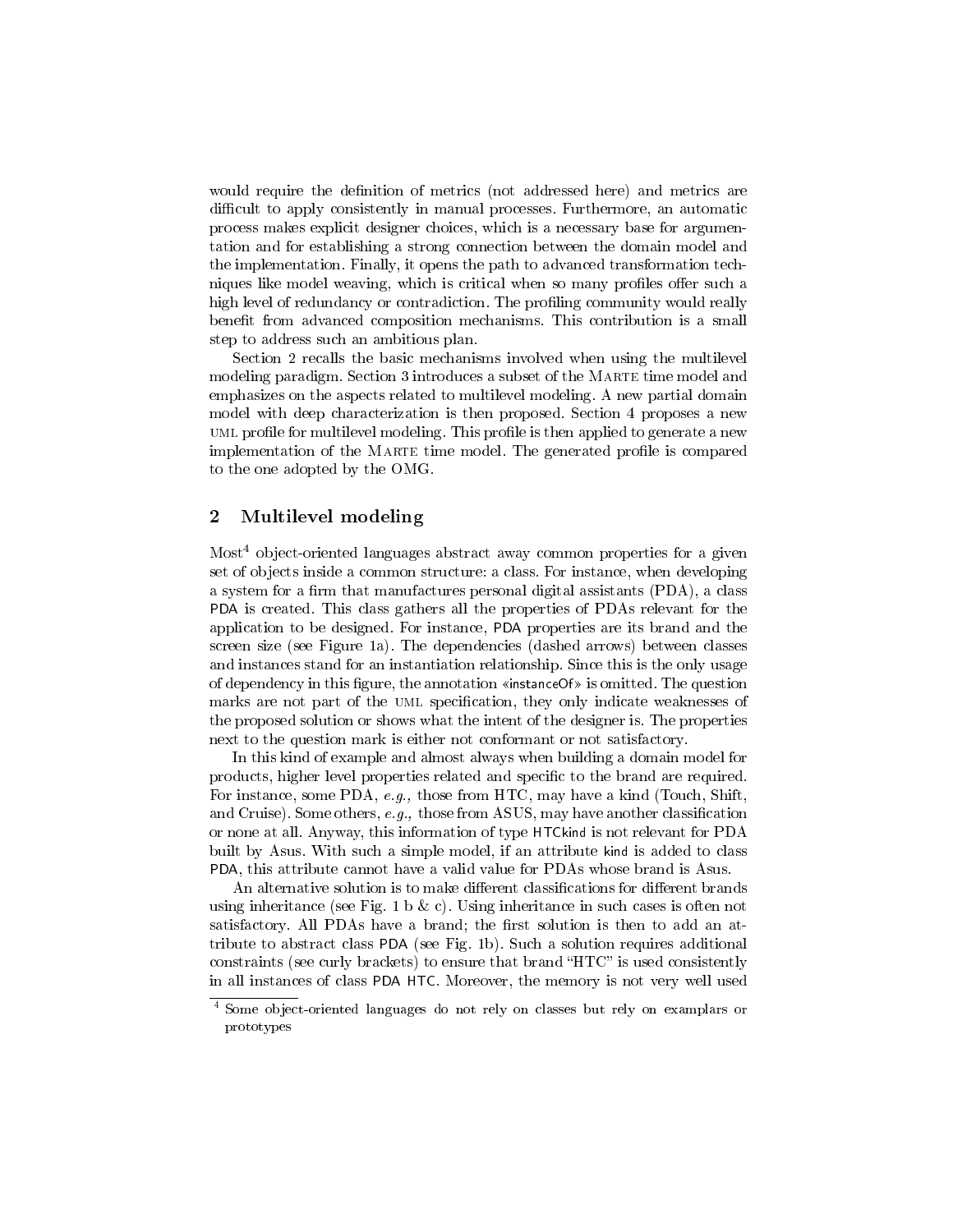

Fig. 1. Domain model for PDA

since each object has its own slot for the brand but has no freedom for the value. It is easy to avoid such a redundancy by making static attribute brand as in Figure 1c. However, there is no typing-based way to ensure that all PDAs have a static attribute brand. Another constraint (not shown on the figure) should be added on abstract class PDA. A third solution would be to rely on dynamic mechanisms to identify the brand  $(e.g.,$  based on the name of the object type). Dynamic programming offers higher flexibility but is also subject to higher risks of dynamic errors more difficult to identify and fix. Finally, programming languages usually offer some workarounds but our intent is to consider modeling languages rather than programming languages.

The use of *PowerTypes* provides a solution for such scenarios where product information comes with additional information about the type (or model) of the product. Figure 2d applies this pattern to the same example<sup>5</sup>. The inheritance relationship is replaced by an association that links a PDA to its brand. Abstract class PDA is further specialized in subclasses specific to a given manufacturer  $(e.g., PDA HTC)$ . Using powertypes the model becomes complete and flexible. However, it is quite complex and the relevant information about the PDA is scattered in several classes and instances. In particular, the information about PDAs manufactured by HTC is spread over class PDA HTC and instance HTC of type Manufacturer (as depicted by the circled area with a dark background). The same physical object is distributed into several elements, each of which belongs to a different modeling level.

 $5$  This is not the official UML notation for powertypes, we rather used the notation proposed by Henderson [12] because it better shows what actually happens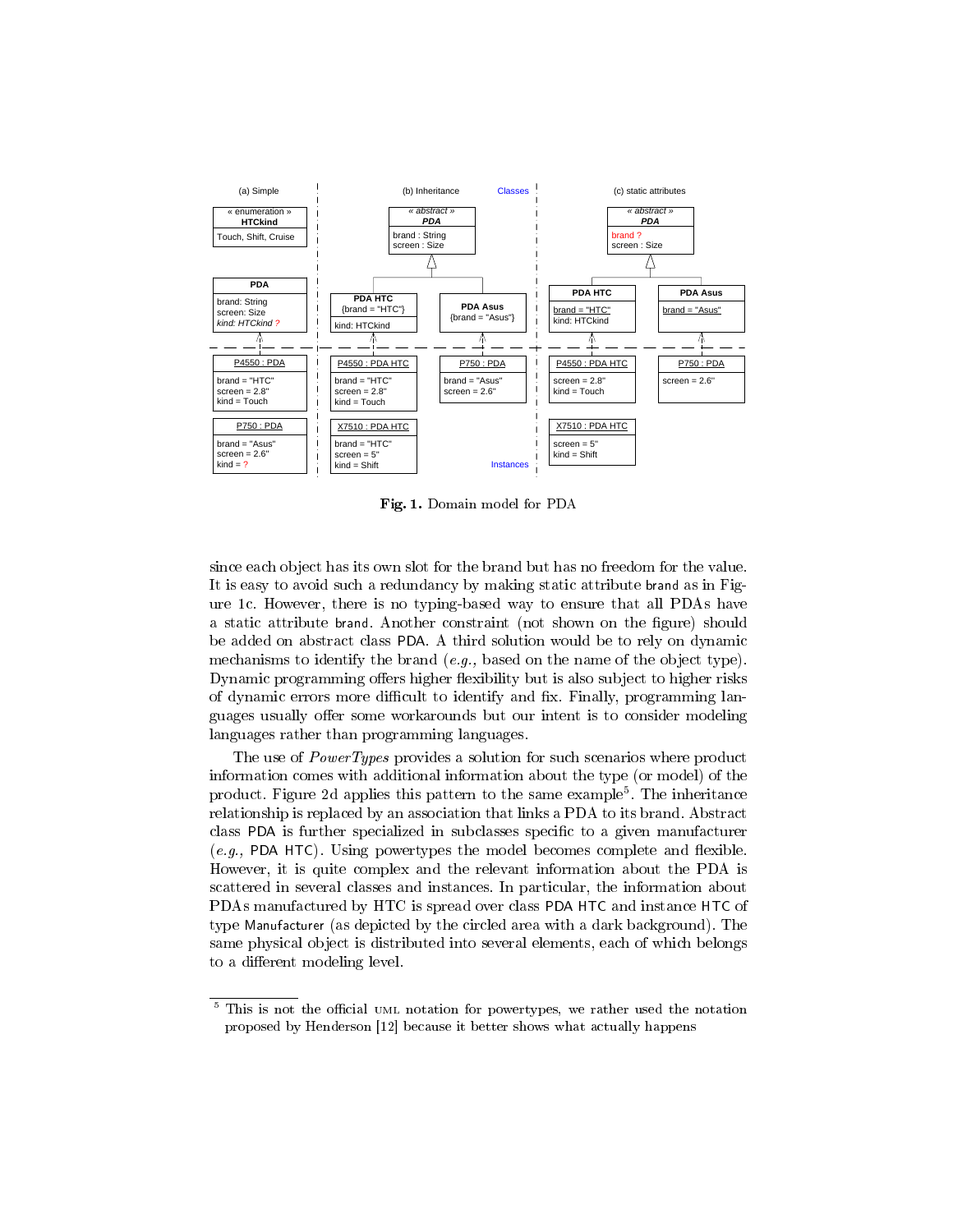

Fig. 2. Powertypes, Prototypes or Multilevel

When using prototypes [6] the model is flattened and only instances without any typing information are considered. Prototypes are actual objects that are well known and on which all other objects of the system are based. Only differences with already existing objects are put in newly created objects. This opposes to class-based approaches where properties of classes of objects are abstracted away. Prototype-based approaches deal with concrete objects instead of dealing with abstract concepts. Figure 2e shows the same system modeled with prototypes. The result is very simple and has little redundancy. However, the result may highly differ depending on the order in which objects are built and depending on the choice of prototypes. More importantly there is no typing information at all, and constraints are used to enforce subtyping relationships. Prototypes work by selecting a prototype  $(e.g., P750)$  and building other objects by difference/addition. For instance,  $P750$  is a prototype for  $P4550$  because the latter also owns the two properties brand and screen defined in the former; the values for these properties are different though. It also has an additional property: kind. Similarly, P4550 is a prototype for X7510. X7510 keeps the property brand unchanged and modifies the values of properties screen and kind.

Multilevel modeling also flattens the levels but instead of flattening it down to mere instances, it relies on *clabjects* [4] that merge features of classes and objects. A clabject represents all the aspects of a concept, whatever the level at which it belongs. Whereas with classical approaches all properties of a given class belong to the same modeling level, clabjects have fields, which unify metaattributes, attributes and instance slots. Fields are assigned potency, an integer representing the number of instantiations required to get an actual value. After each instantiation, the field potency is decremented. The field persists over instantiations as long as its potency does not reach the value zero; it then becomes a slot and gets a value. Having potency enables *deep instantiation* where fields can survive several instantiations whereas with classical instantiation, only one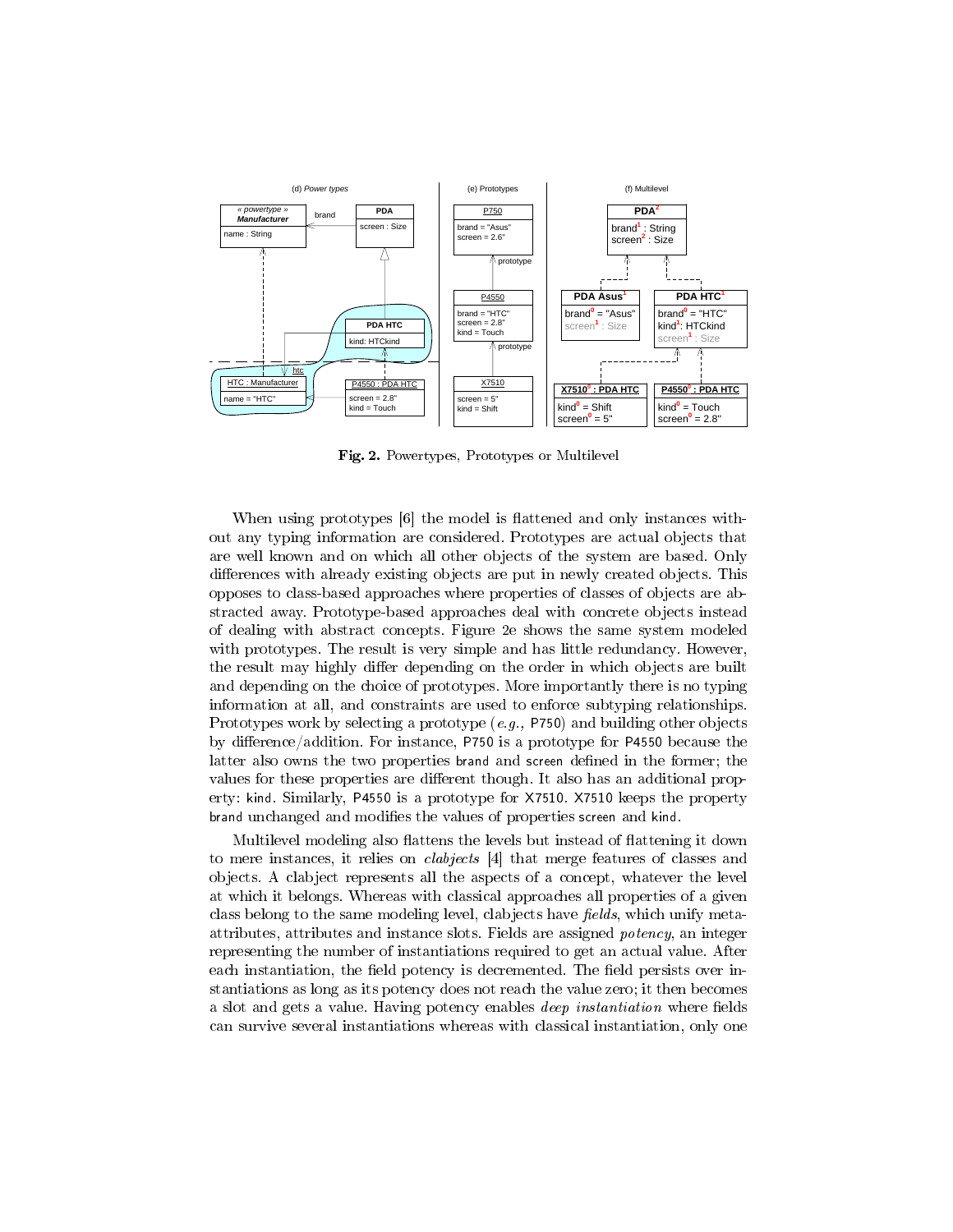instantiation is possible and every attribute gets a value during the instantiation. A field with a potency of 1 is equivalent to an attribute. A field with a potency of 2 is equivalent to a meta-attribute. All the fields of a given clabject do not necessarily have the same potency. Figure 2f applies the multilevel modeling approach to our example. Clabject PDA has a field brand, which ensures that every sub-class has such a feature and since its potency is one, the value must be given after the first instantiation and will not be replicated further, thus replacing the static attributes of Figure 1c. There is also a field screen with a potency of two. All PDAs must have some information about the size of the screen but it is not common to all models of a given manufacturer. At the second instantiation level, manufacturer specifics appear. Field brand gets a definitive value; the potency of field screen is decremented. For all PDAs from HTC, a new field (kind) is introduced and has a default potency of one. At the lowest level, all fields have a potency of zero and have a value, thus making the clabject equivalent to an object. Overall, the resulting model is flexible, compact and faithful. The mechanism could be even more powerful if potencies were variables instead of constant values, thus preventing premature choices for the number of instantiations required. For instance, had the potency of the field screen been a variable (denoted  $\star$ ), the designer would have known that a description of the screen had to be given at some point without enforcing it to be given precisely after two instantiations.

In the following, we rely on this multilevel modeling to build a rich domain model of the MARTE time model.

#### 3 MARTE time model

Having given a fairly neutral example to recall the benefits of using deep characterization and multilevel modeling we now look at the Marte time model and focus on the multilevel aspects underlying this specific domain.

#### 3.1 The OMG profile.

Figure 3 shows a simplified view of the MARTE time model as specified by the OMG. This profile has been introduced in detail earlier [13] and the point is not to go through the specifics but rather to use it as a support to illustrate our proposition.

The figure divides into three parts. The left bottom part is a simplified view of the MARTE time model. The right-hand side part shows some libraries defined in the profile. The upper part contains a partial description of the UML metamodel  $(UML::Classes::Kernel)$  on which the profile is based. Annotations  $(A)$  and  $(B)$ together with dependencies  $(A)$  and  $(C)$  are not part of the adopted specifications but are introduced to conduct the discussion.

The time profile introduces two main stereotypes: Clock to create new clocks and ClockType to gather in a same structure common features of a given set of clocks. The time model and more generally the MARTE profile applies unusual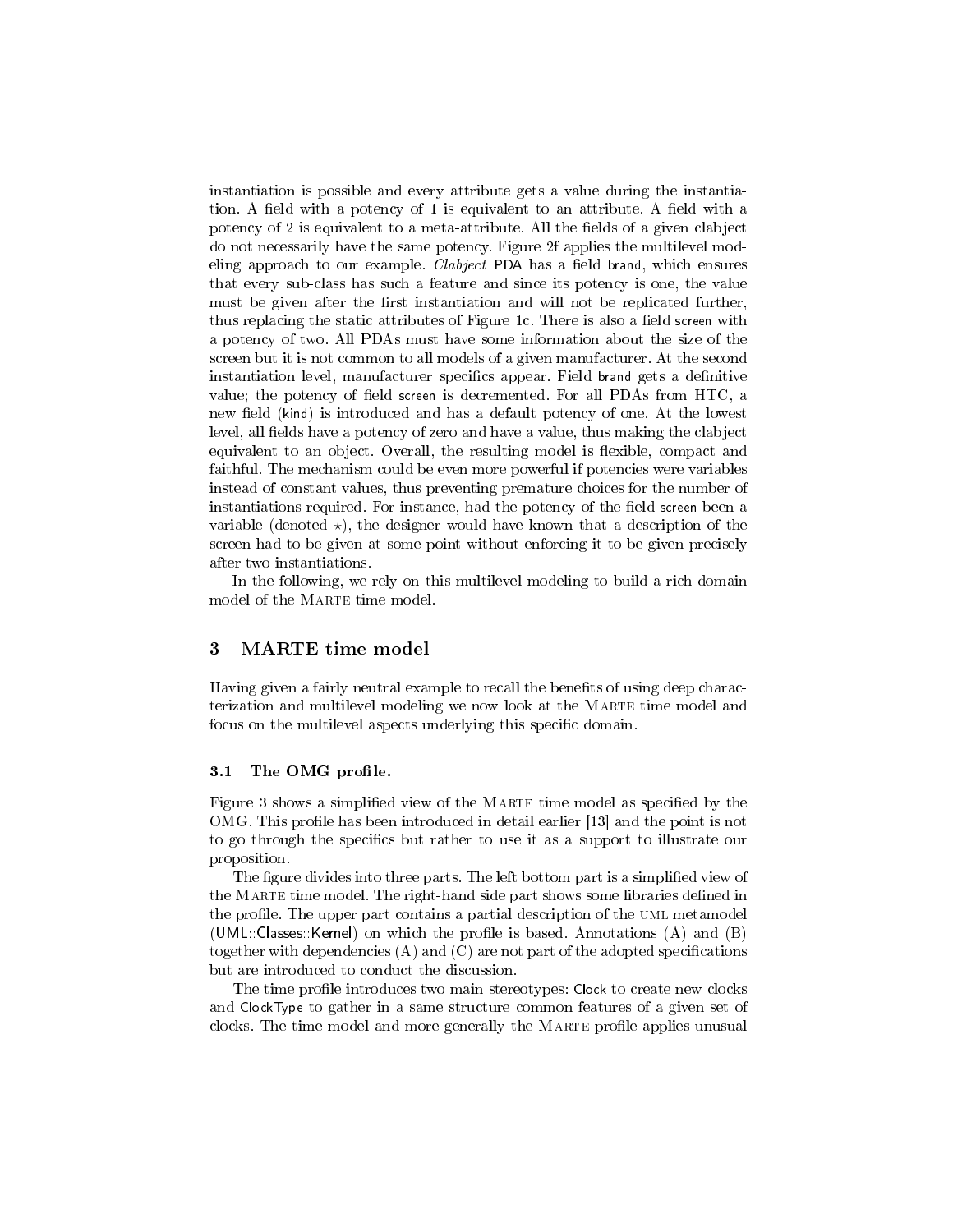

Fig. 3. Excerpt of the Marte time profile.

design patterns. Indeed, in most profiles, stereotype attribute types are restricted to primitive types and enumerations, whereas in Marte, some stereotypes are associated with metaclasses or even other stereotypes<sup>6</sup>. This design choice has manifestations in stereotype ClockType and its attribute resolAttr of type Property, a uml metaclass. This meta-attribute references a property that acts as a resolution. Using a metaclass here rather than a primitive type like Integer avoids a premature choice of the type. Instead of an integer, the resolution could just as well be a rational number or an enumeration (e.g., fine, medium, coarse). Delaying the choice of a property type can also be achieved with templates. Another requirement is to be able to annotate existing models from various communities and on which we have no control on the terminology. For instance, in an existing model the resolution may be called granularity or quantum. Not having a more elaborate ontological way of associating different words for identical concepts, the proposed design pattern achieves the same goal. The meta-attribute resolAttr points at the actual property that is deemed to act as a clock resolution, whatever its type and name. This design pattern has been applied several times in Marte. Its usage and the possible automatic usages that can be expected from tools have been previously illustrated [14] on an example where model transformations for real-time operating systems are performed.

 $6$  OMG profiles have traditionally used only mechanisms simpler than what is actually allowed. This is partly due to the poor support offered by profiling tools. In the last two years, there have been good efforts to improve the tools thus allowing more advanced features.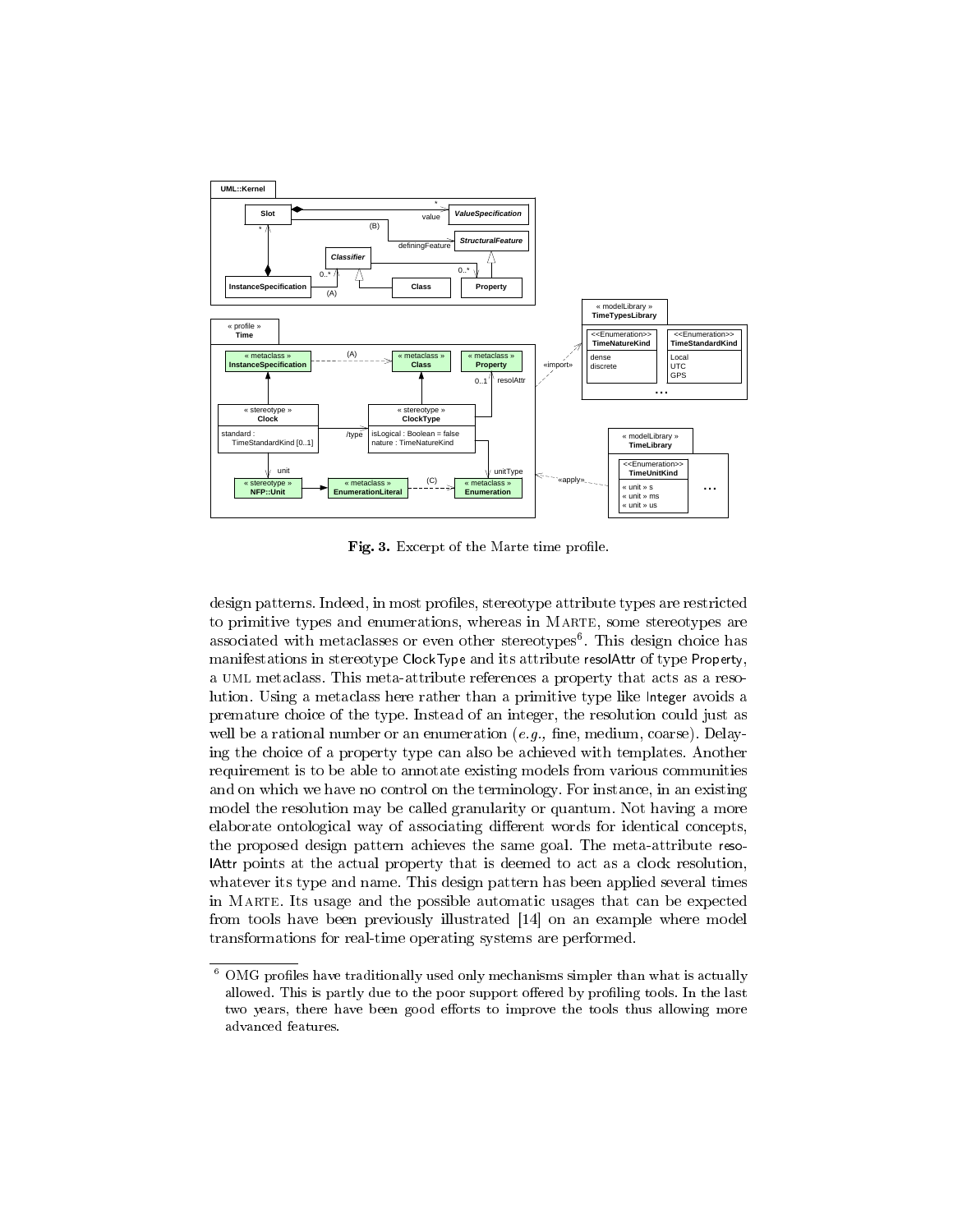Another case we use to justify our approach concerns attribute unit whose type is NFP:: Unit, one stereotype defined in MARTE. A more classical choice would have been to choose a mere String. An alternative is to select metaclass EnumerationLiteral, which is the base metaclass of stereotype NFP::Unit. However, choosing the stereotype rather than the metaclass leads to a more precise characterization of what unit is. Not any enumeration literal can be used as a time unit; it has to be stereotyped by NFP::Unit thus giving additional information like conversion factor with respect to other units. The same effect could have been achieved by using the metaclass EnumerationLiteral as a type and specifying an OCL constraint. This alternative solution is often preferred because of the failure of most commercial tools to support stereotype-to-stereotype associations. We did prefer a strong-typing approach over a constraint-based solution. Our choice is even more justified since there are also very few tools that check the conformity of uml models against the OCL constraints. The essential choice criteria remain to reduce the accidental complexity to get simple and easy to understand domain models.

#### 3.2 Multilevel aspects in the Time Profile

The major difficulty understanding Figure 3 comes from the use of the design pattern  $Type/Object$  [15], also known as *Item/Descriptor* [16] or even *Power-*Type  $[17]$ . By emphasizing on these difficulties in this subsection, we want to show how difficult and hazardous the definition of a profile can be. The value of our proposition comes from the fact that such a profile can be generated automatically when the inherent multiple levels have been made explicit.

Indeed, it is common to think that metaclasses  $(e.g.,$  InstanceSpecification, Class, Enumeration, EnumerationLiteral) identify meta elements whereas classes and primitive types denote model elements. A careful look at the existing relationships in the UML metamodel is, however, required to accurately qualify the modeling levels involved. The two relationships (A) and (B) in Figure 3, in the UML metamodel, actually denotes a typing relation. Consequently, Class and Enumeration are higher-level concepts than InstanceSpecification and EnumerationLiteral. The relationship  $(A)$  tying an InstanceSpecification to one of its Classifier shows that clocks are instances whereas clock types are types. This is a classical usage of the pattern Type/Object. This relationship is made explicit in the profile by the derived attribute type of the stereotype Clock to highlight the designer intent, even though it is not strictly required since the relationship already exist in the metamodel. type is a subset derived attribute of attribute classifier from the metaclass InstanceSpecification.

The same pattern is applied in relationship (B) that indirectly links the metaclass Slot to the type Property (a subclass of StructuralFeature). Attribute resolAttr of stereotype ClockType highly depends on this relationship.

Dependency (C) between EnumerationLiteral and Enumeration also relies on the same pattern even though the relationship is not explicit in the UML metamodel. The dependency (dashed arrow) makes it explicit in Figure 3 to justify the intended relationship between unit and unitType. A clock unit must be chosen in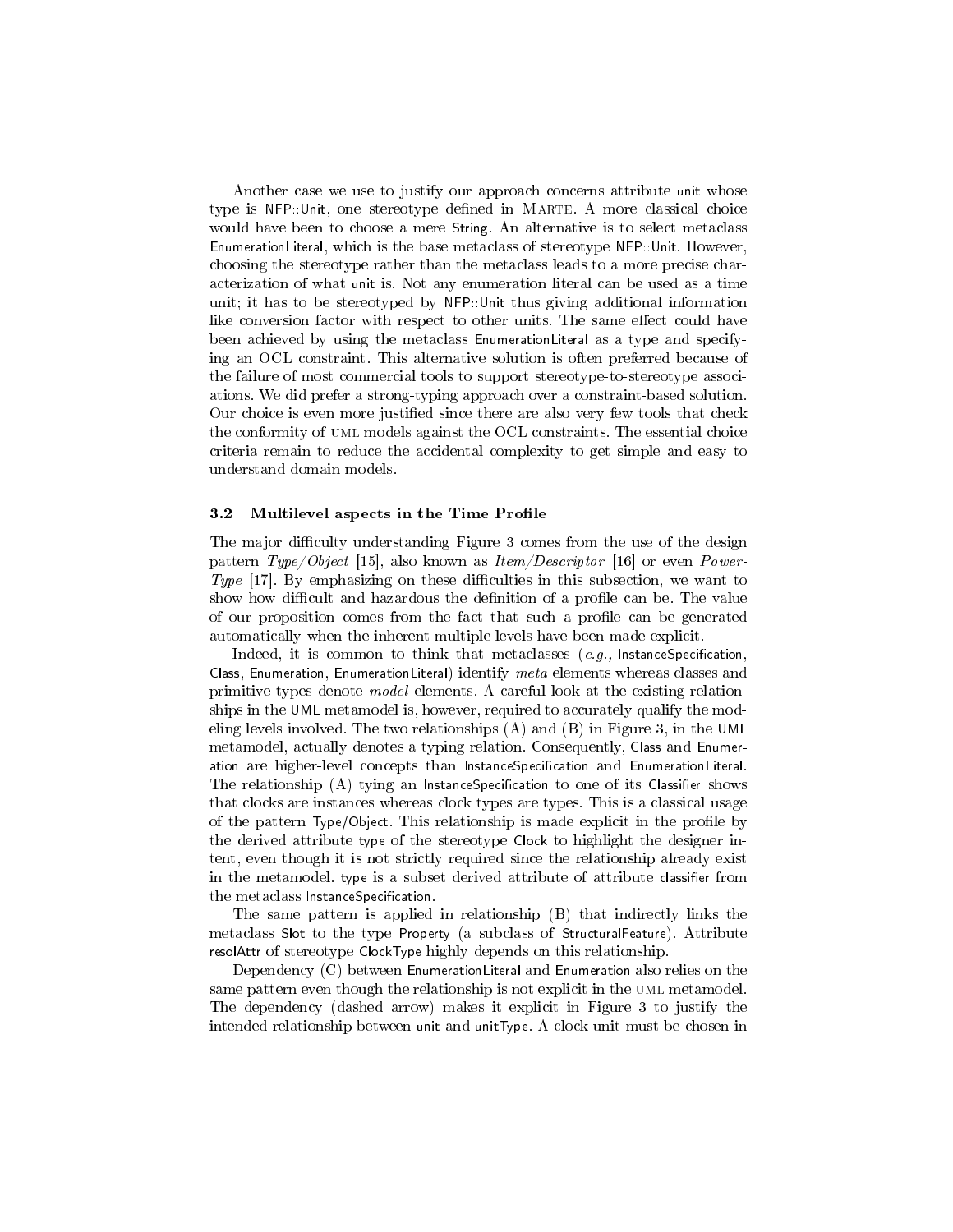a set of enumeration literals owned by the enumeration identified as the unit type of the clock type.

Note also that a model library is a uml construct that purposely escapes modeling levels. The same model library can actually be used at different levels: the metamodel level (like MOF), within profiles or within models. Their usage is quite simple when they are limited to primitive types or enumerations. This is the case for primitive types defined in the UML standard library or in types defined in MARTE library TimeTypesLibrary. It becomes a bit tricky when it comes to types specifically devised for being used at a specific level. This the case with model library TimeLibrary of MARTE. Its types can only be used at the model level for MARTE end-users and can certainly not been used in the MARTE profile itself since it applies it. In Section 4, potencies make explicit the level at which each element of a model library should be used.

#### 3.3 Applying the Time Profile

Figure 4 illustrates the use of the Time profile for two clock types. The lefthand side of Figure 4 shows a conventional usage of the MARTE profile. The clock type Chronometric is defined in the model library TimeLibrary. It models dense clocks, related to physical time, which are not necessarily perfect (skew, jitter). The property resolution, whose type is Real, is selected to play the role of resolAttr. The clock type Cycle represents a discrete logical clock that uses units like processorCycle or busCycle to date event occurrences. For Cycle, there is no need for a property playing the role of resolAttr.

The chronometric clock cc1 completes the specification by selecting one specific unit (s) out of the literals defined in the enumeration  $\mathsf{TimeUnitKind}$ . It also chooses a standard (e.g., UTC) and a value for the resolution. The cycle clock p1 also selects a unit, but from a different enumeration, CycleUnitKind. Clocks of the same type must use compatible units (from the same enumeration). In that regard, the clock types acts as a dimension.

The right-hand side of the figure is a conceptual representation that emphasizes the different modeling levels. The notation is inspired from clabjects as defined by Atkinson and Kühne  $[4]$  but the potency is not explicit. Instead, horizontal dashed lines serve to identify the logical modeling levels. Some model elements (e.g., ChronometricClock and CycleClock have two compartments: one for attributes (fields) of potency  $0$  that carries a value, and one for fields of potency 1. The major difference with the use of static attributes is that here the typing relation guarantees that fields such as nature, is Logical and unitType are there for any clock type.

In the UML view, Clock and ClockType are both represented at the same level, as stereotypes. However, ClockType is a *descriptor* for a set of Clock (as defined by the pattern Item Descriptor). They therefore belong to a different modeling level. In the domain view, the three levels are clearly separated by the horizontal dashed lines.

This strategy imposed by the use of the pattern Type/Object leads to a model where the information about clocks is scattered. Part of the information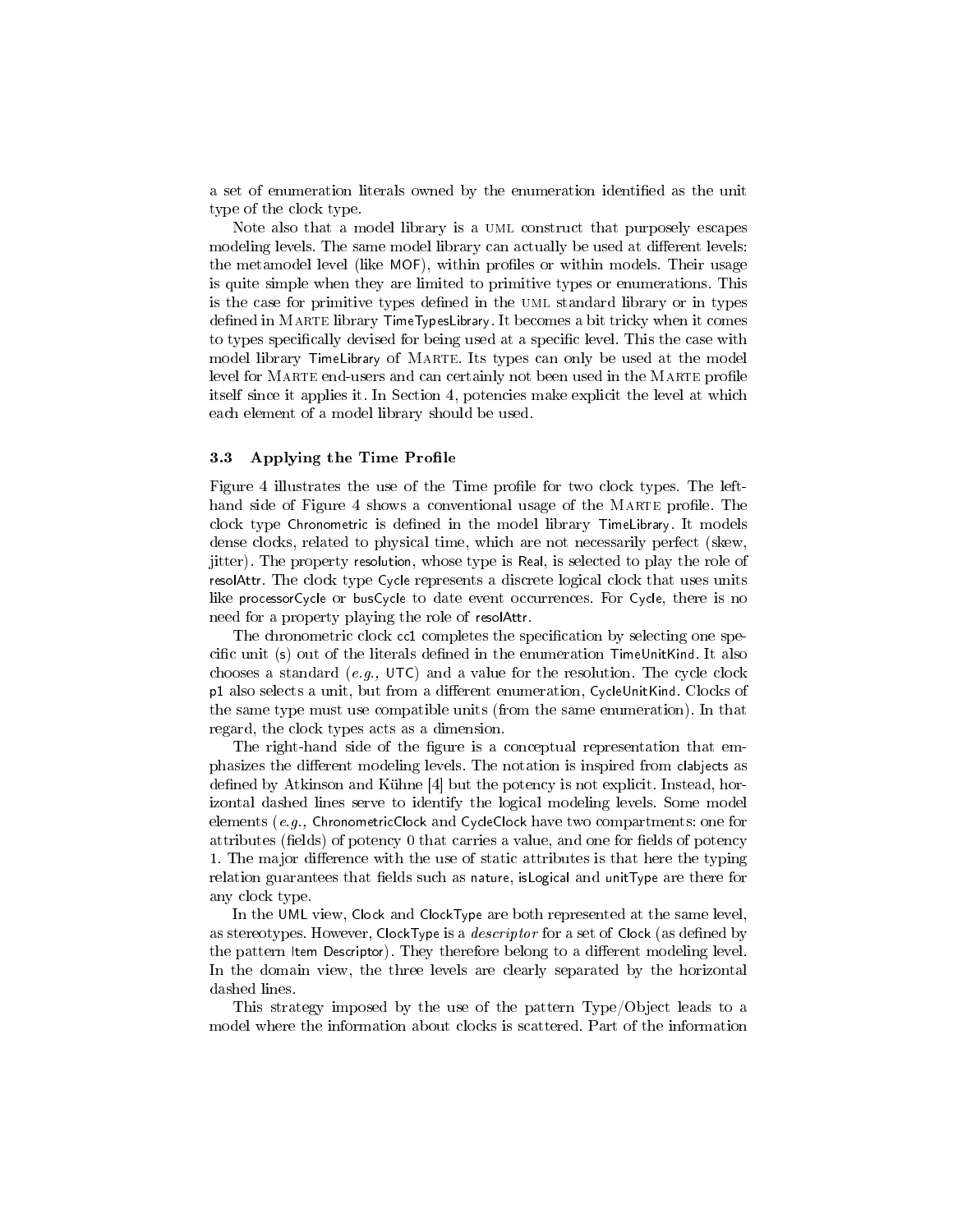

Fig. 4. Examples of clocks and clock types

is available in the class used as clock type, another part is in the meta-attribute of the stereotypes («ClockType», «Clock») and the remainder is given by the slots of clock instances. The information is progressively built and refined in the successive steps: class denition, instantiation and stereotype applications. Two examples of such scattering concern the clock resolution and unit. However, there are also examples where the information is located at only one level: the class level for the nature or the instance level for the standard.

The complexity of such a mechanism is mainly due to the restriction to only two modeling levels in most of the UML. This accidental complexity [18] could have been reduced by using the multilevel modeling paradigm. Such an alternative solution is discussed in the following section.

# 4 A profile for multilevel modeling

#### 4.1 Principles

This section presents the mechanisms that have been devised for the creation of UML-based domain specific languages that support the multilevel modeling paradigm. Its usage is illustrated on the MARTE time profile, even though the proposal is general and could be used to generate a profile for other domain views.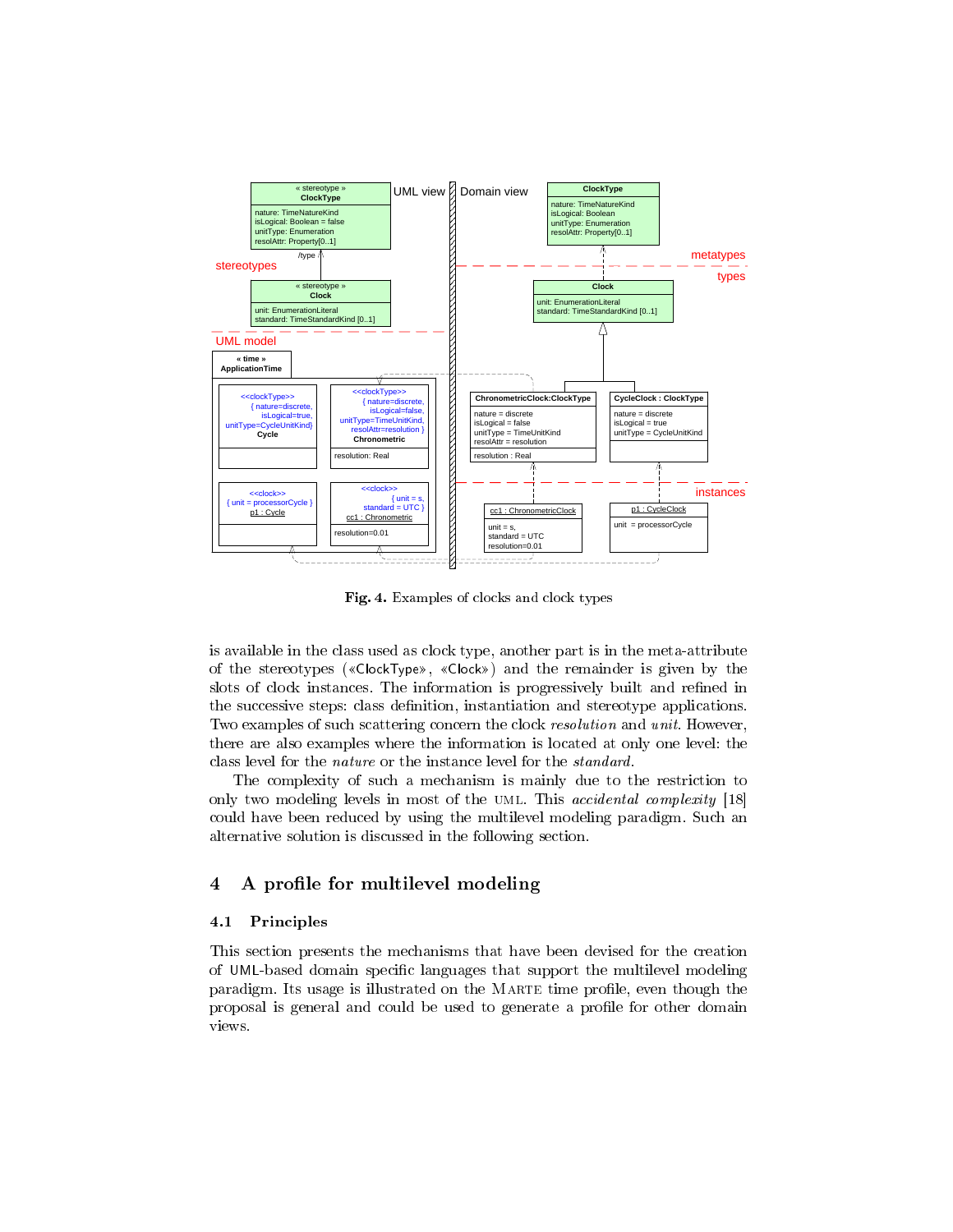Our proposal is based on a three-step process. The first step is to specify the domain model. Defining such a domain model with the UML requires the use of a simple specific profile for domain specification. This profile introduces a stereotype Potency. The potency is used, in a second step, to derive automatically a UML profile from the specification. Our premise is that using an automated transformation reduces the gap between the domain and the profile and ensures that every concept in the domain is actually implemented in the profile. Application of this profile, in a third step, enables modeling of elements that comply with the domain model specification. In subsequent sub-sections follows a step-by-step illustration based on the Time profile.

#### 4.2 Domain model specification

The lack of efficient multilevel modeling mechanisms in the UML has made the implementation of Marte domain view much more complex than it should have been. Focusing on the clock mechanism, the Marte domain view describes clocks with a single class (pretty similar to the central class in Figure 5). However, the profile itself (Fig. 3) defines two stereotypes («ClockType», «Clock») for this concept. With explicit multilevel modeling constructs, going from the domain view to the implementation becomes straightforward. Figure 5 shows how to build a multilevel model for MARTE clocks.



Fig. 5. A multilevel model for MARTE clocks.

MARTE domain view identifies the essential properties of clocks (see Fig. 5, left part). This representation is only partial in regard with the actual OMG model. To simplify the discussion only a subset of the properties is used, but this subset contains all the different cases that we want to discuss here.

As explained in subsection 3.1, it is rather complex to choose the right type for the property resolution. Additionally, modeling the unit with a mere literal is not completely satisfactory to ensure static compatibilities amongst clocks of the same domain. The model is refined as shown in the central part of Figure 5. Attribute resolution is typed by Property. The unit is split into two different concepts; the unit itself (unit) and its type unitType, which defines the set of authorized and compatible units. unitType is typed by Enumeration because of the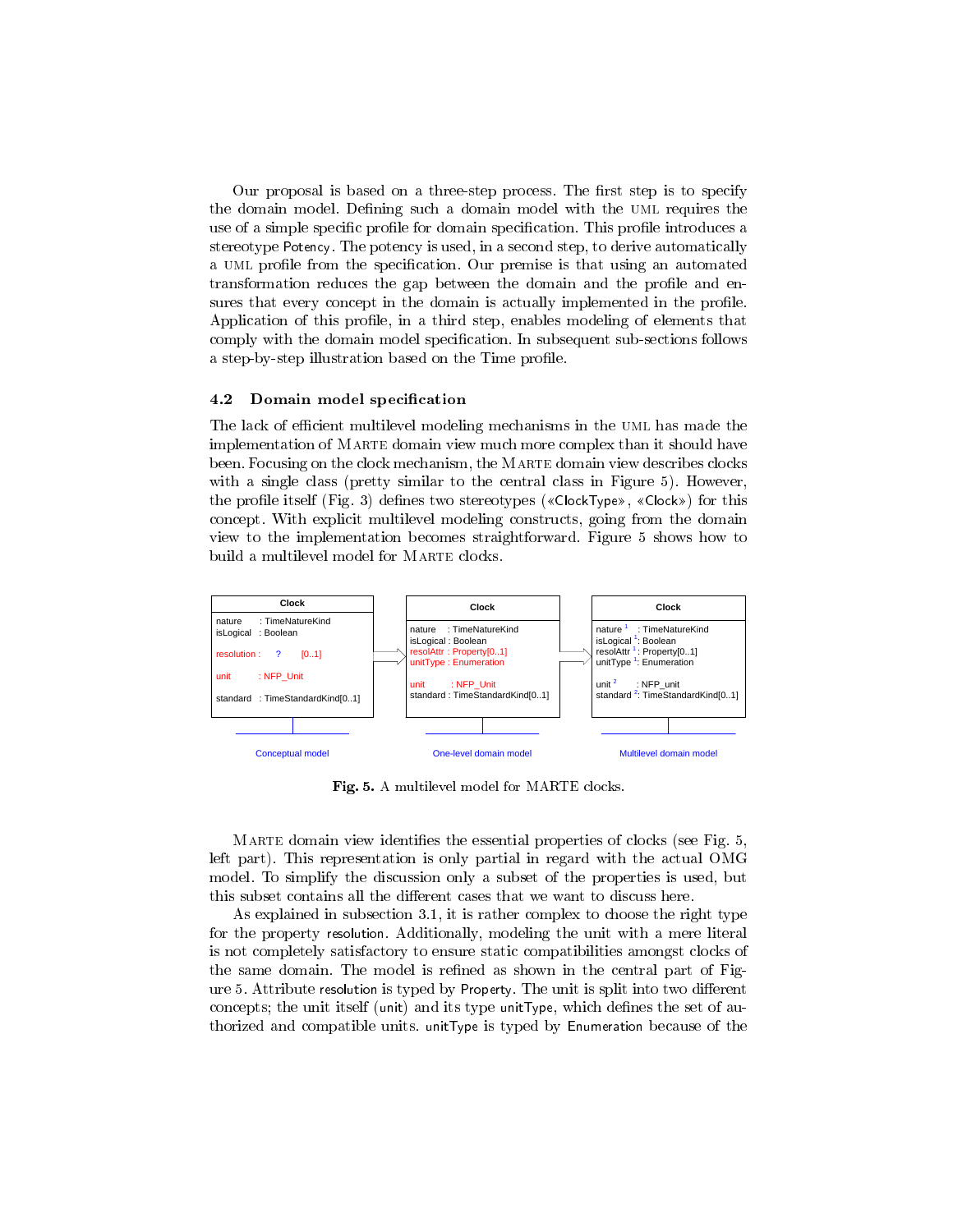semantic relationship between EnumerationLiteral (and therefore NFP\_unit) and Enumeration.

Finally, (Fig. 5, right part), levels are made explicit by adding a potency to the fields. The domain view in Figure 4 shows that there are actually three levels (*instance*=0, *type*=1, *metatype*=2). This justifies a potency of 2 for fields unit and standard, the value of which is given at the instance level. nature, isLogical and unitType get their values at the type level and are then assigned a potency of 1. The same holds for resolAttr, which also gets its value at the type level. Note that, its value is not the resolution itself (given at the instance level) but the property used to model the resolution (resolution:Real).

The final result (Fig. 5, right part) is very concise while still having the same expressiveness than the initial profile (Fig. 3). However, to implement this model domain we need an environment that supports multilevel modeling. For that purpose, we have defined a UML profile (called DomainSpecification) for domain specification (see Figure 6, left part). This profile allows the use of the UML environment to capture the domain view with the multiple levels.



Fig. 6. Domain specification profile and its usage

It is used to annotate a UML model with information required for multilevel modeling. This enables declaring models in a way similar to the one presented in Figure 5. This profile consists of one stereotype (Field) that extends the metaclass Property and carries the potency information. Possible extensions to this profile are discussed in section 5. Potency is optional. Properties that are not stereotyped are considered as *regular* attributes, *i.e.*, having a potency of 1. The right part of Figure 6 is then the uml implementation of the domain view shown in the right-most part of Figure 5.

#### 4.3 Automatic generation of a UML profile

In this second step, we use the domain specification as an artifact to build a profile-based implementation. The result is a profile with enough stereotypes to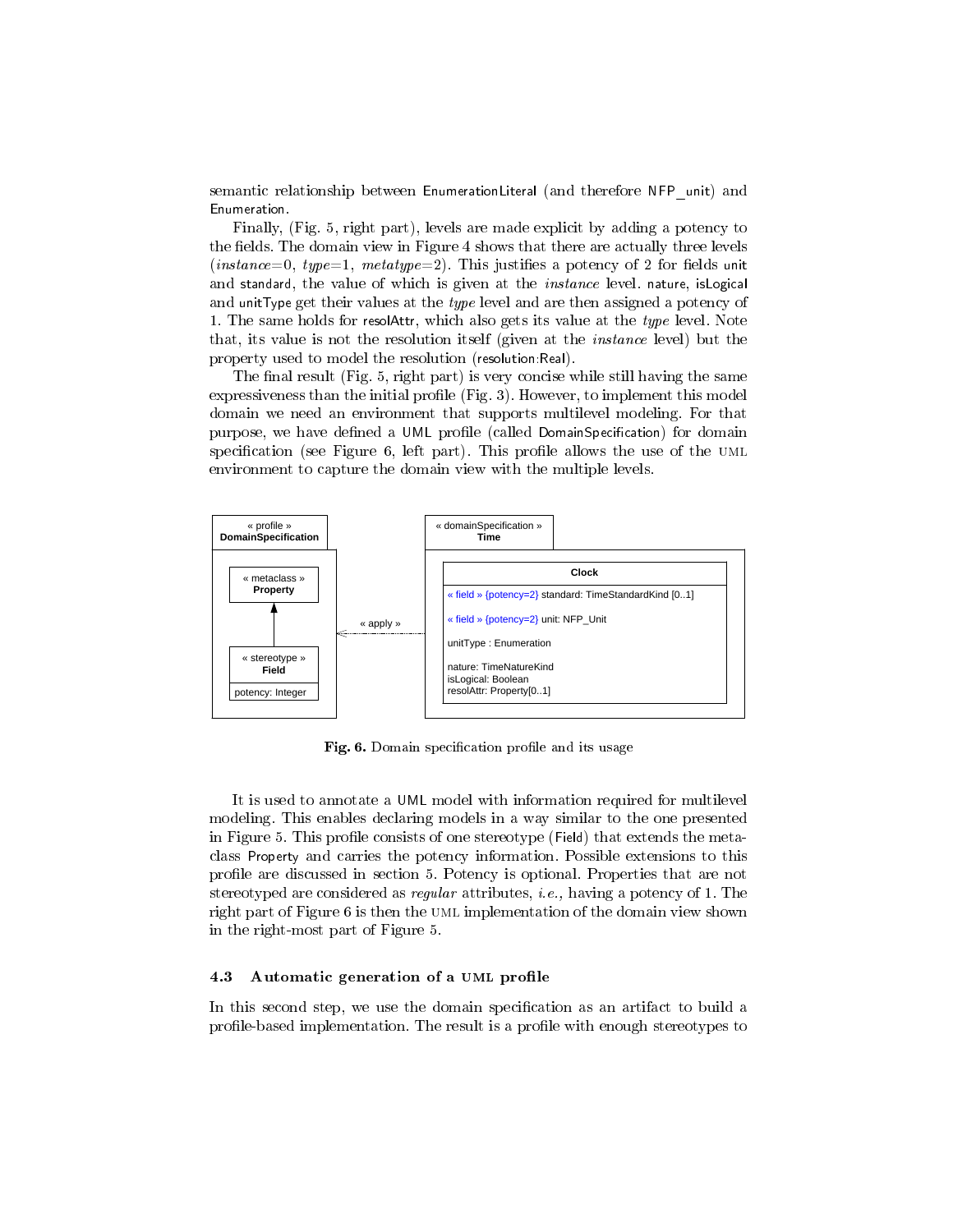describe each instantiation level for each concept. Consequently, we automatically derive the profile shown in Figure 7.



Fig. 7. Time profile generated from the domain specification

A straightforward algorithm is used for the transformation. Each class gives rise to as many stereotypes as instantiation levels. The name of each generated stereotype is derived from the name of the initial *clabject* suffixed by an integer that reveals the level of instantiation. In our example, there are two levels (potency=2 and potency=1), so we derive two stereotypes (Clock 2, Clock 1). Each stereotype systematically extends the metaclass Class. Clock\_2 contains the fields with a potency of 2 and  $C$ lock 1 the fields with a potency of 1.

```
foreach clabject c do
  if c.potency = 1 thengenerate a stereotype s whose name is c.name
    each field of clabject c becomes a meta-attribute of s
  e l s e
    for i from 1 to c .potency do
      generate a stereotype s whose name is (c \ name +' ' + i )s extends metaclass Class
      foreach field f of c do
        if f potency = 1 then
          add a meta-attribute to s same name and type as f
        e l s e
          decrement f. potency
        end if
      end foreach
    end for
  end i f
end foreach
```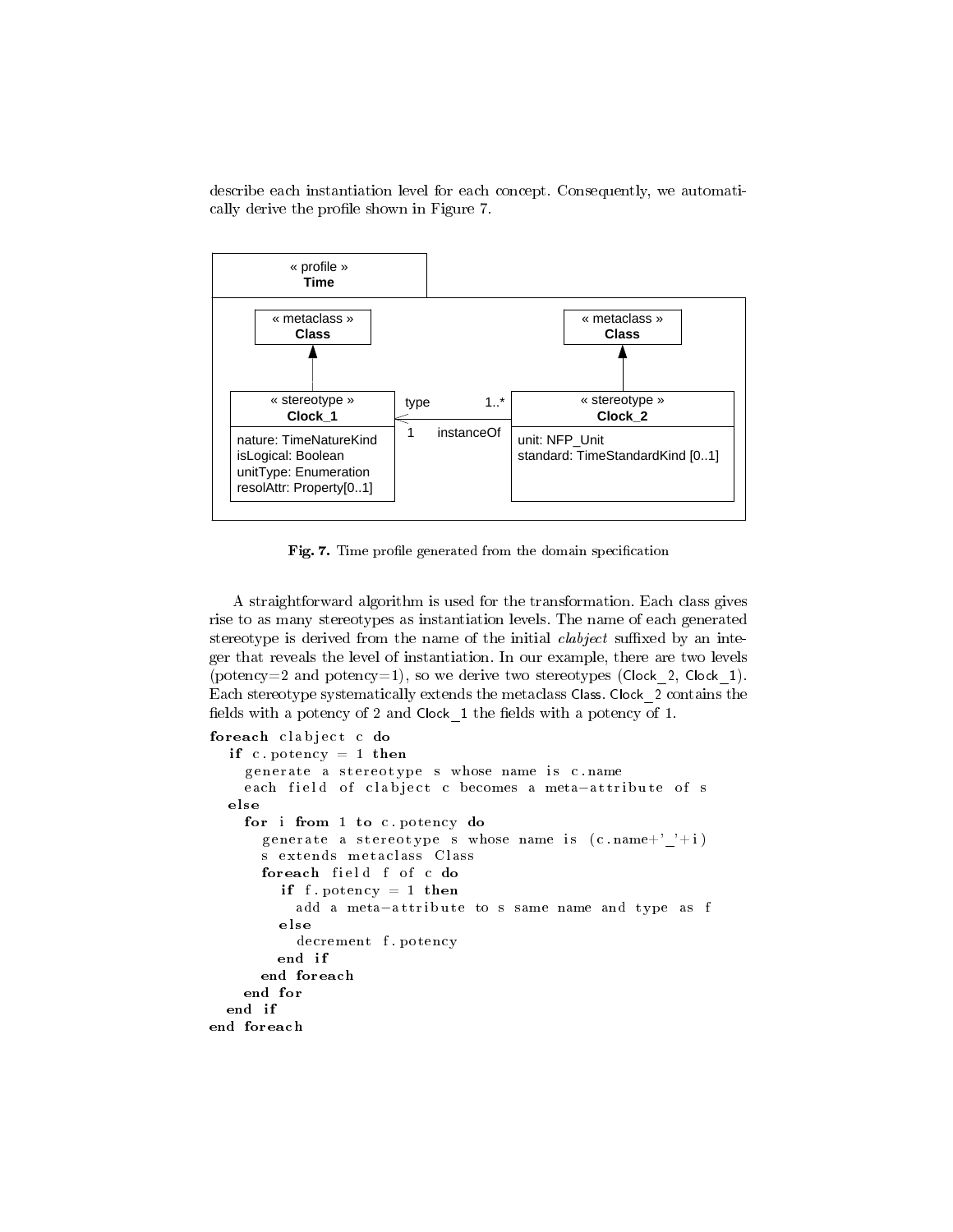Clock 1 represents the first instantiation level and is the equivalent of the former stereotype ClockType. Clock 2 represents the second instantiation level, i.e., the former stereotype Clock. An association between the two stereotypes is added to maintain the relationship type/instance between the model elements that will eventually represent a given clock.

### 4.4 Applying the generated profile on the user model

In this section, we apply the generated profile to declare the chronometric and cycle clocks (Figure 8) and we compare to the solution with the actual MARTE profile (Figure 4). Modeling of Cycle clock entails two new classes; CycleClock stereotyped by «clock\_2» and cycleClk stereotyped by «clock\_1». The property type avoids mixing Cycle clocks with Chronometric clocks. For instance, cycleClk is associated with CycleClock, not ChronometricClock. This link is required to know that cycleClk is a discrete logical clock, whose unit must be selected within the literals of CycleUnitKind.



Fig. 8. Clock definition with the generated profile.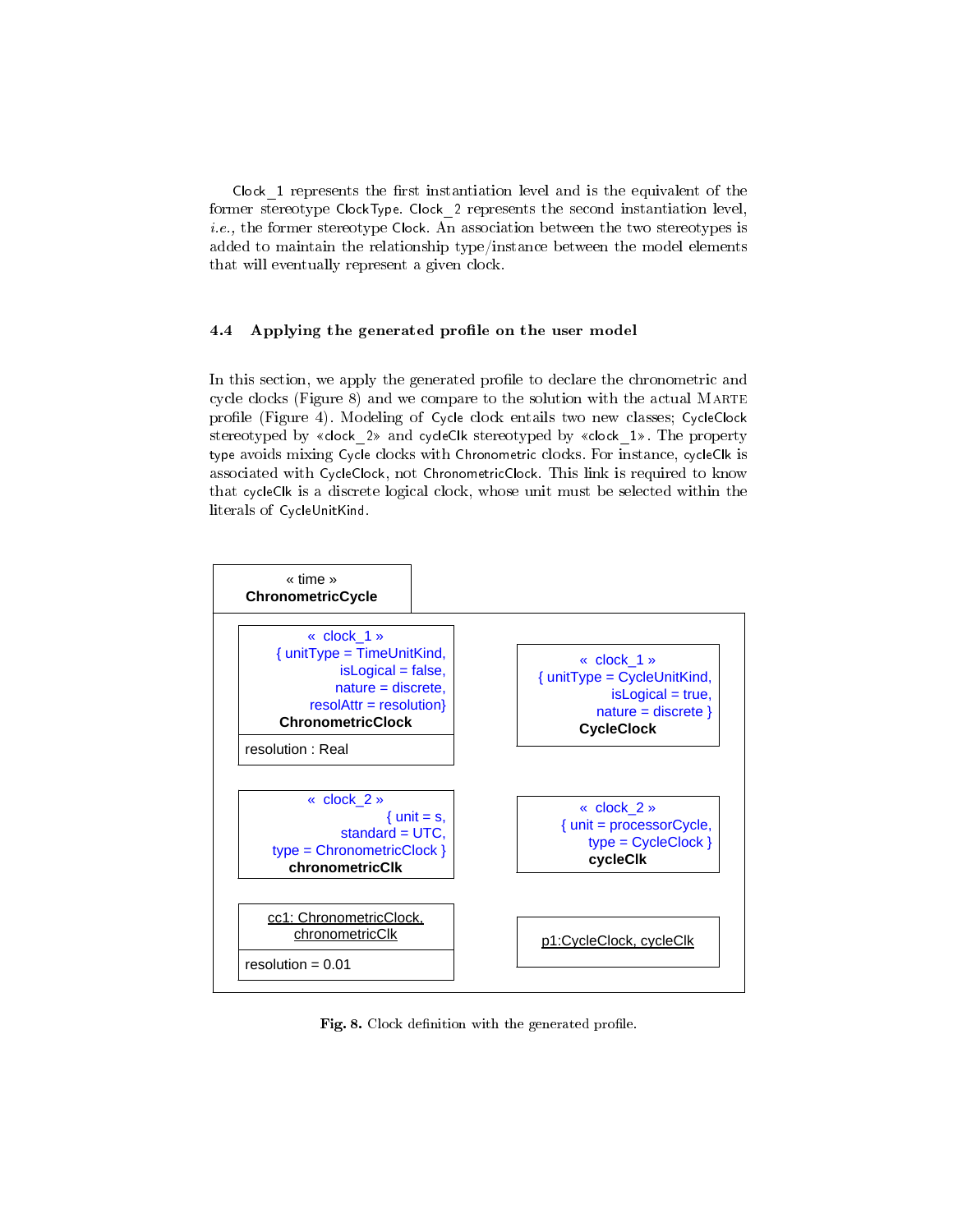The structure of this model is, at first glance, similar to the model using the original MARTE constructs (Figure 4). One obvious difference, however, appears in the metaclasses used as bases for our stereotypes. In Marte, clocks were instance specifications of classes ChronometricClock and CycleClock, themselves stereotyped by «clockType». The instance specifications carry information about the slots of this class and also provide information like values relating to properties defined by stereotype Clock. With the generated profile, since both Clock 2 and Clock 1 extend Class, an instance of a clock  $(e.g., p1)$  must have two classifiers to gather within a single object all the values given at each level. Each classifier has properties related to one level. These differences are discussed thoroughly in the next section.

## 5 Discussions on our approach

This section compares our proposed approach with the one followed by the MARTE designers and by profilers in general. It describes the process workflow differences, and then discusses possible extensions to our approach.

#### 5.1 Design flow comparison

Figure 9 shows comparison of the two process workflows, from conceptual domain definition to profile creation.



Fig. 9. Design activity flow comparison

The two approaches are obviously very similar. They rely on two-stage processes. The first stage is the description of the domain view. Our proposal requires making explicit the modeling levels. It mainly consists in identifying and applying design patterns. In our process, we recommend to apply the potencies when the pattern  $Type/Object$  is identified.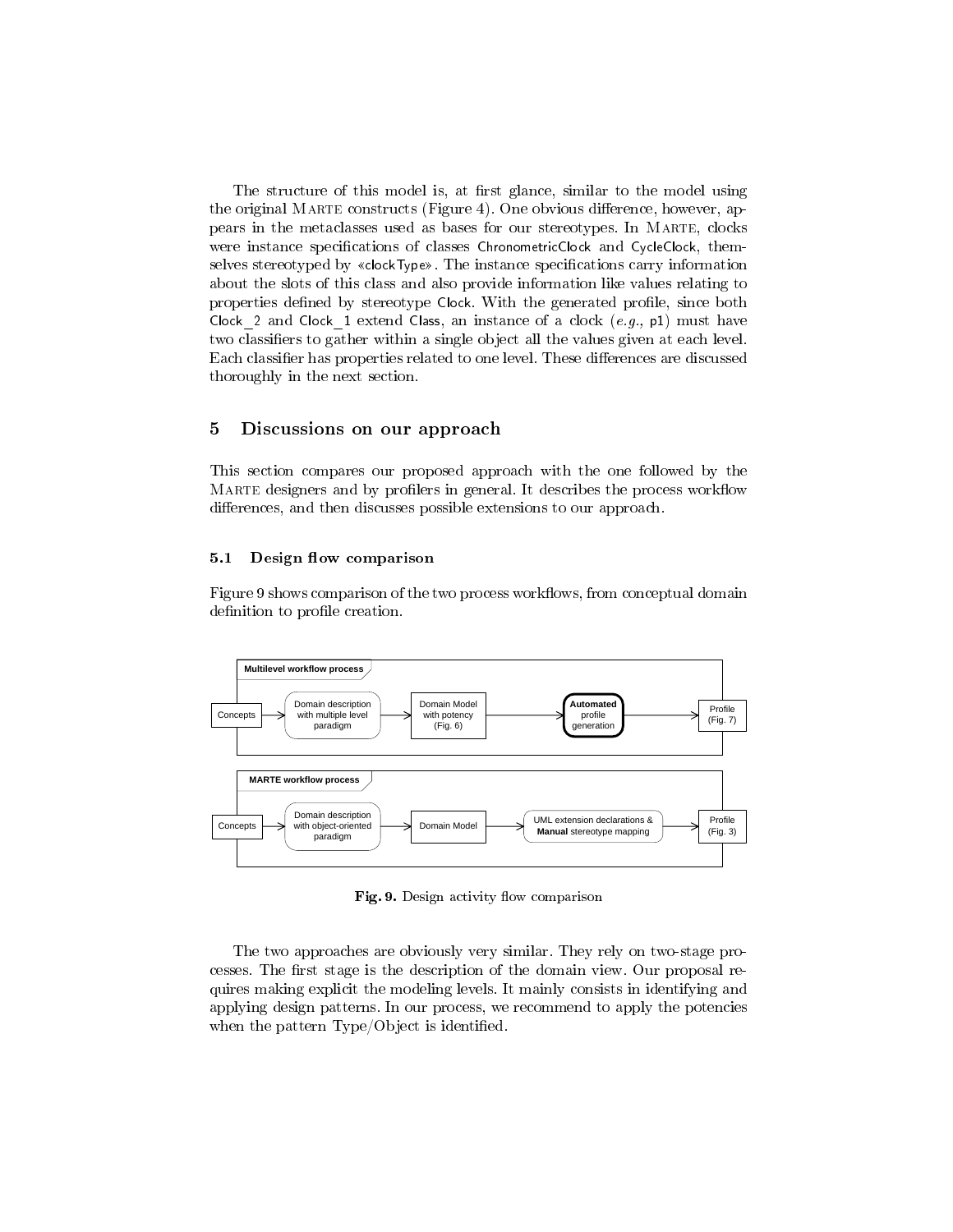The second stage is essential and is a very sensitive activity. It consists in mapping the domain concepts onto similar UML concepts. Different designers may use different design solutions to map a given concept. This makes it difficult to compare two implementations. Our proposal is to make this choice systematic and explicit within a transformation tool instead of relying on a manual process. An automatic process allows traceability and reduces the gap between the domain description and the profile. It also makes the process more reliable and ensures that each concept is translated once and that nothing is added or skipped by mistake. Maintenance of models is made easier since the implementation is generated automatically and only the domain model must be maintained. Consistency is afforded between domain model and profile.

#### 5.2 Possible extensions

Currently the profile DomainSpecification is minimal. A more complete profile has also been proposed [19]. These options are not described here in full for the sake of clarity. Our purpose is more to advocate for the use of automatic transformations rather than claiming that our specific transformation is the best solution. Nevertheless, new stereotypes can be introduced to guide the profile generation. Remember that, one of the original reasons for building a profile was to be able to customize a model according to a particular point of interest. Compliant tools should (even if it is mostly not the case now) provide an easy support to hide or restore annotations of a given profile. Following that idea, our profile could be customized differently to build a profile fitting the design team legacy. Each team can implement its own generation rules. Explicit profile generation process and tool support allow designers to assess different candidate generation processes.

As possible customizations, we can allow a systematic naming convention and the selection of base metaclasses more adequate than the by-default Class. This kind of customization would allow us to generate the exact same result as in the actual MARTE specification where several metaclasses other than Class have been used (InstanceSpecification, Event, Observation, Activity...). Figure 10 illustrates this extension and one of its possible usages.

Stereotype Clabject identifies the actual clabjects, whereas previously all classes where considered as clabjects. The clabject explicitly states the naming convention for the extended concept depending on the modeling level under which it is considered. The particular usage proposed in the figure makes explicit the concepts of ClockType and Clock as two particular aspects of a clock.

As illustrated in this paper, using generic metaclasses like Property and Class often leads to very flexible solutions. However, this may also lead to solutions with little semantics. It is often preferable to choose types and metaclasses that better represent domain concepts. For instance, we could also have defined the unit as being a Property instead of an enumeration literal. In that case, we wanted to be compatible with NFP unit defined in the MARTE NFP subprofile. Being more general than an enumeration literal would have prevented us from using NFP unit-specifics, like the conversion factor. Having a conversion factor and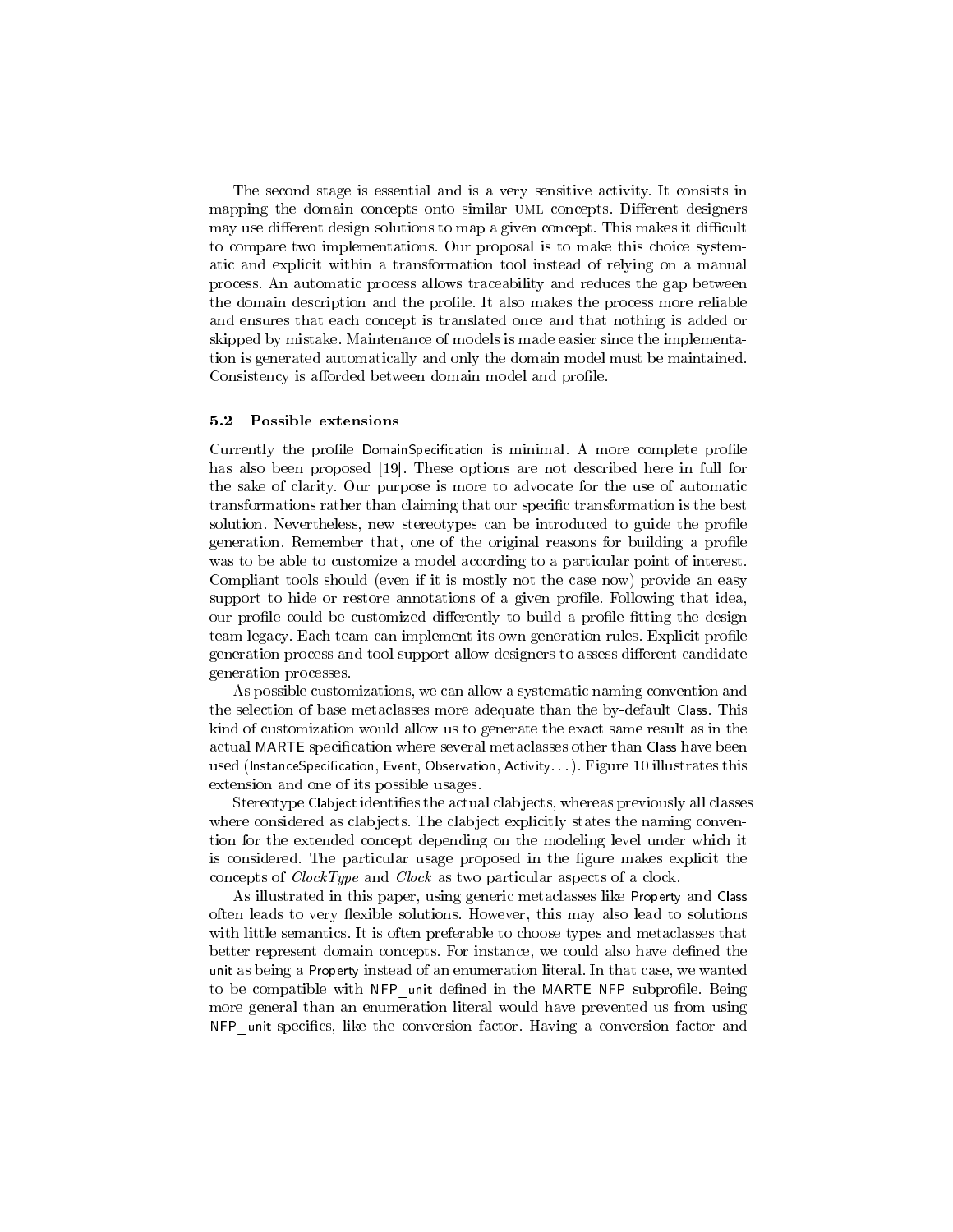

Fig. 10. Extended domain specification profile and its usage

relations amongst units is very useful and is absolutely required to perform dimensional analysis.

#### 5.3 Related work

More than just providing a mere implementation of multilevel paradigm in the uml, the core motivation of this work is to automate the building of uml implementations of domain-specific languages (DSL). The expected outcome is to reduce design costs by reusing existing, almost mature, UML graphical editors. Reducing the number of tools is even more important now, since the number of available trained engineers is far from sufficient to deal with the demand.

In that matter, two communities confront each other, the meta-modeling and the profiling communities. Light-weight solutions often involve the creation of a profile, whereas more complete solutions require the use of meta-modeling. This work is only concerned with the building of profiles. However, use of the multilevel paradigm simplifies the domain model. This multilevel-aware domain model could also be used by meta-modeling tools to produce a more faithful and simple code.

In this paper, and in multilevel modeling in general, we focus on the relationship "instanceOf". Other approaches, related to meta-modeling, consider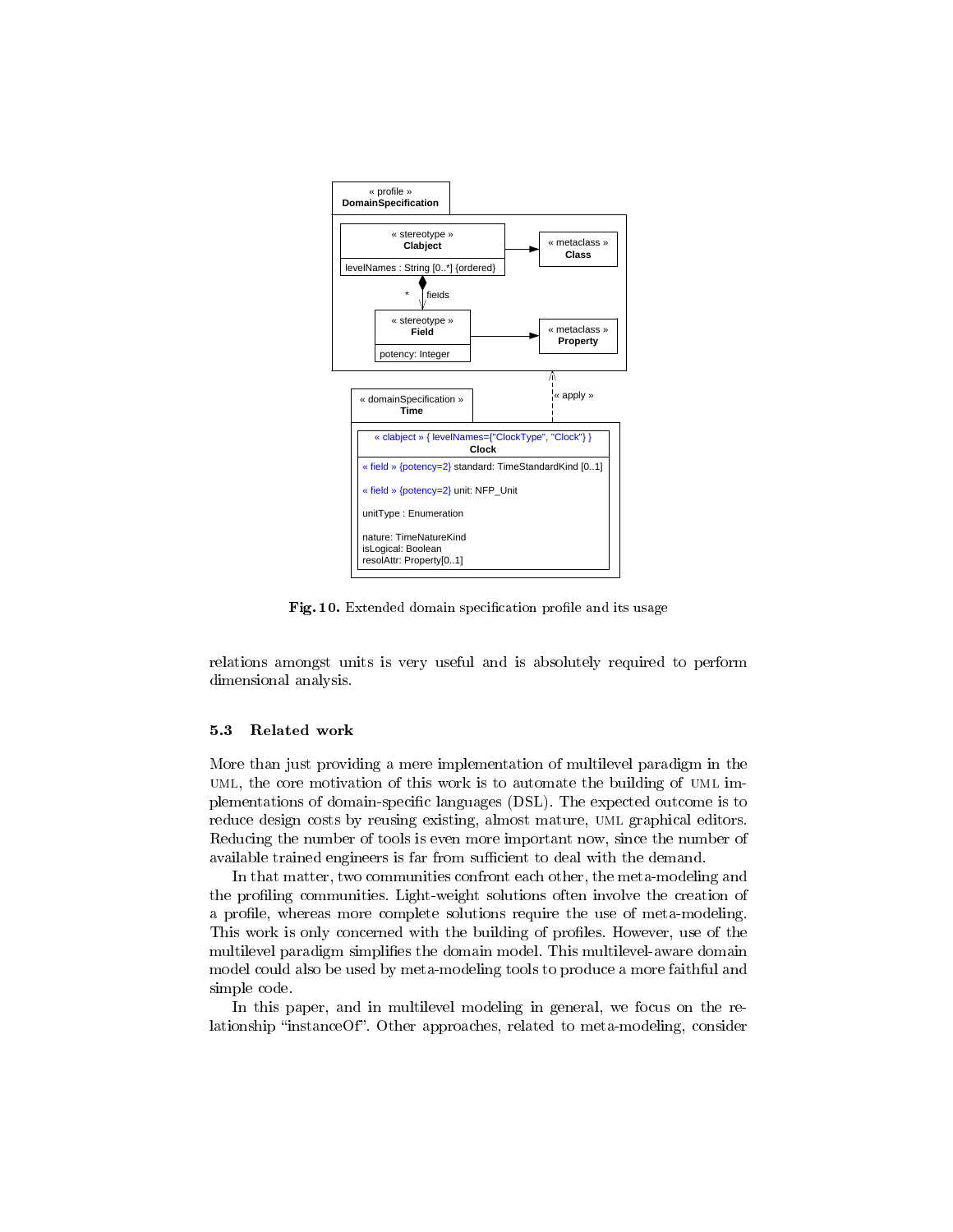relationships in general, "instance Of" being just one of them. Other relationships include association, dependencies, conformance, composition. . . . However, the relationship "instance  $\overline{Of}$ " must be different somehow since it has specifically inspired lots of work. It seems obvious that this relationship plays a predominant role in the design activity, even more in object-oriented or component-oriented approaches. Section 2 thoroughly discussed various approaches that specifically focus on this relationship.

In profile-based approaches, despite the ever increasing number of profiles being built in many domains, there is little published literature available to support the process as a whole. There is no recognized metrics to measure the adequacy of the profile, even though this is probably essential for the credibility of profiling approaches. However, some progresses have been made already. Fuentes and Vallecillo [20] point to the need for first defining a domain model (using UML itself as the language) to delineate clearly the domain of the problem. In a more recent paper [21], Bran Selic describes a staged development of UML profiles and gives useful guidelines for mapping domain constructs to UML.

Powertypes dismiss the problem by using an association to implement the typing relationship. Other works have already described similarities between powertypes and profiling mechanisms [12]. Section 2 gives a thorough comparison between multi-level modeling and the use of powertypes.

Our proposal also leverages the use of a domain model but explores multilevel modeling capabilities at this stage. Almost all the material available on multilevel modeling can be found in research efforts conducted by Kühne and Atkinson. They have studied the foundations of such modeling and proposed an implementation [4] by a heavy integration as primary uml concepts. This work published in 2001 long before the release of UML 2 in 2005 should be adapted to UML 2 and at least, should take into account the PowerType Mechanism of UML 2. Our approach is different, since we do not recommend altering the UML metamodel but we rather propose a lightweight extension based on a profiling approach. More recently, Kühne and Schreiber[9] explored possibilities to support deep instantiation in Java. The multilevel paradigm has also been used with Nivel [10], which has been given a formal semantics. Our proposition concerns the design phase, before even the choice of an implementation language like Java.

The context of our proposal is somewhat different. We assess values of deep instantiation mechanisms in the context of UML profile definitions, and then demonstrate that the current UML specification already includes mechanisms for accessing the realm of multilevel modeling.

# 6 Conclusion

This paper presents an automatic process for generating a UML profile from a domain model by leveraging the use of the multilevel modeling paradigm. A profile for multilevel domain specification is introduced for this purpose. This profile extends UML with the concepts of field and potency.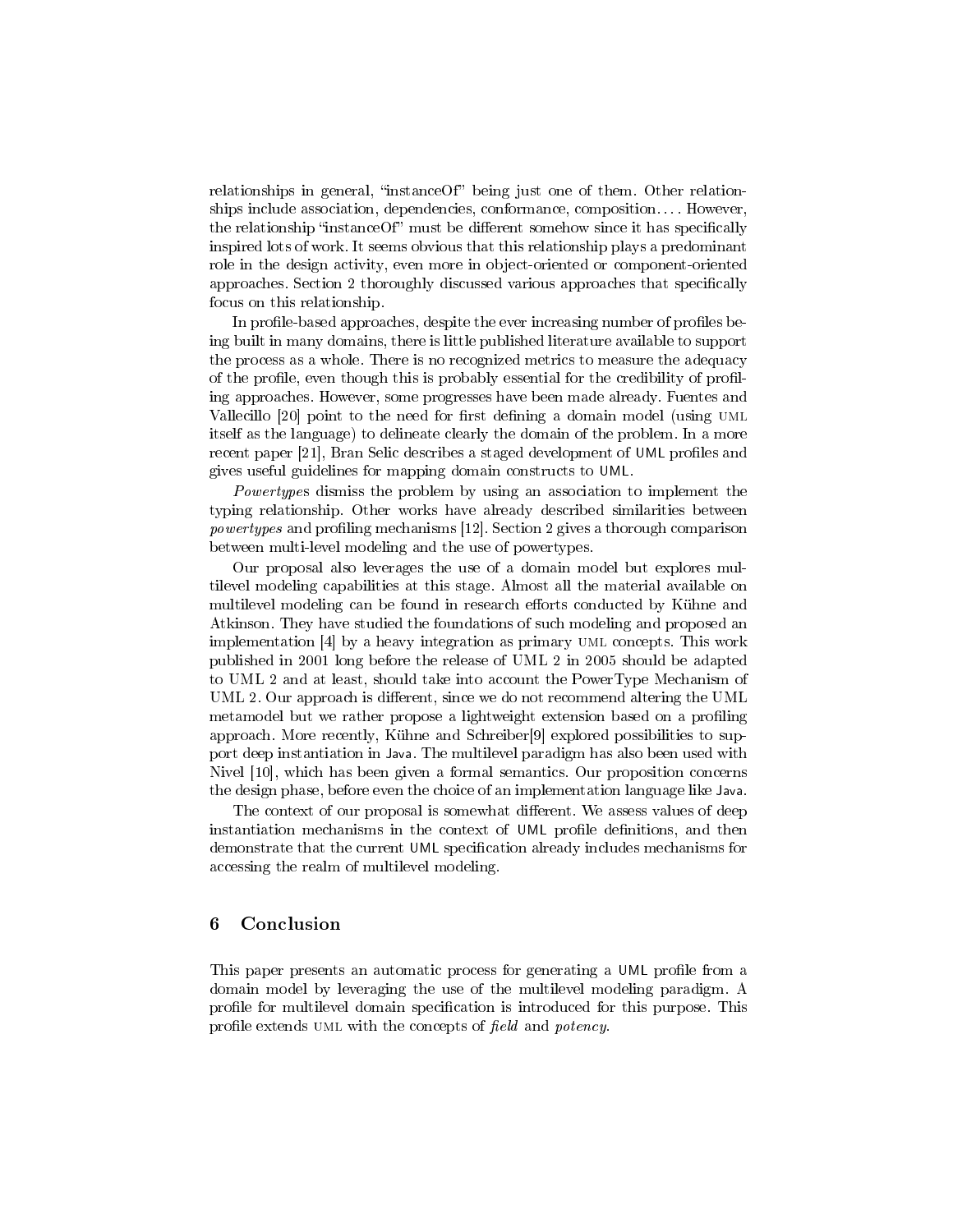The process begins with the specification of concepts required to cover a specific domain. The domain specification is then used to map elements onto equivalent profile constructs. The result is a profile-based implementation of the domain model that contains all stereotypes required to represent the concepts of the domain and their different instantiation levels. Application of this profile thus enables deep instantiation and modeling of elements complying with the domain model specification.

The proposition is illustrated with an excerpt from the Time sub-profile part of the Marte prole, recently adopted by the OMG in June 2009. Use of the multilevel modeling paradigm provides new design opportunities and enables simplifications. It facilitates the domain specification by limiting implementation considerations. The domain description is more concise and clarifies the modeling levels. The resulting domain model gathers in a single class all the information related to a given concept, whereas it was previously scattered over several classes.

We also consider that this discussion highlights MARTE designers' intentions. With such a support, the discussion around MARTE could focus on the domain view without requiring more comments about the profile itself. It would also make the specification shorter, and therefore more accessible, since the full description of the uml view would not be required and would be generated by a transformation tool. Automatic transformations may also reconcile the profiling and the meta-modeling communities. The main research effort of both communities would be to improve and define new meta-modeling mechanisms. The implementation as a UML profile being just a solution amongst others.

Our proposition entails several model transformations. They are being automated in an Eclipse environment as a plug-in of the open source Papyrus<sup>7</sup> UML tool. This tooling support will enable generation of profiles that support domain elements and include the necessary OCL rule enforcements. Assessment of the user's model should be automated.

We advocate for a well-defined process that could consistently be used to define coherent profiles. This process must rely, as much as possible, on automatic transformations. The use of the multilevel paradigm is not specific to profiling and should also be used more frequently in meta-modeling approaches. Such a paradigm deserves to be further explored and its insertion with more general approaches still needs to be assessed.

The use of an automatic process would allow the use of metrics to compare different implementation processes. The implementation process is indeed very difficult to assess on an example if the result varies depending on the designer that applies the process.

# References

1. OMG: Unified Modeling Language, superstructure. OMG document formal/2007-02-03, Object Management Group (February 2007)

<sup>7</sup> http://www.papyrusuml.org/